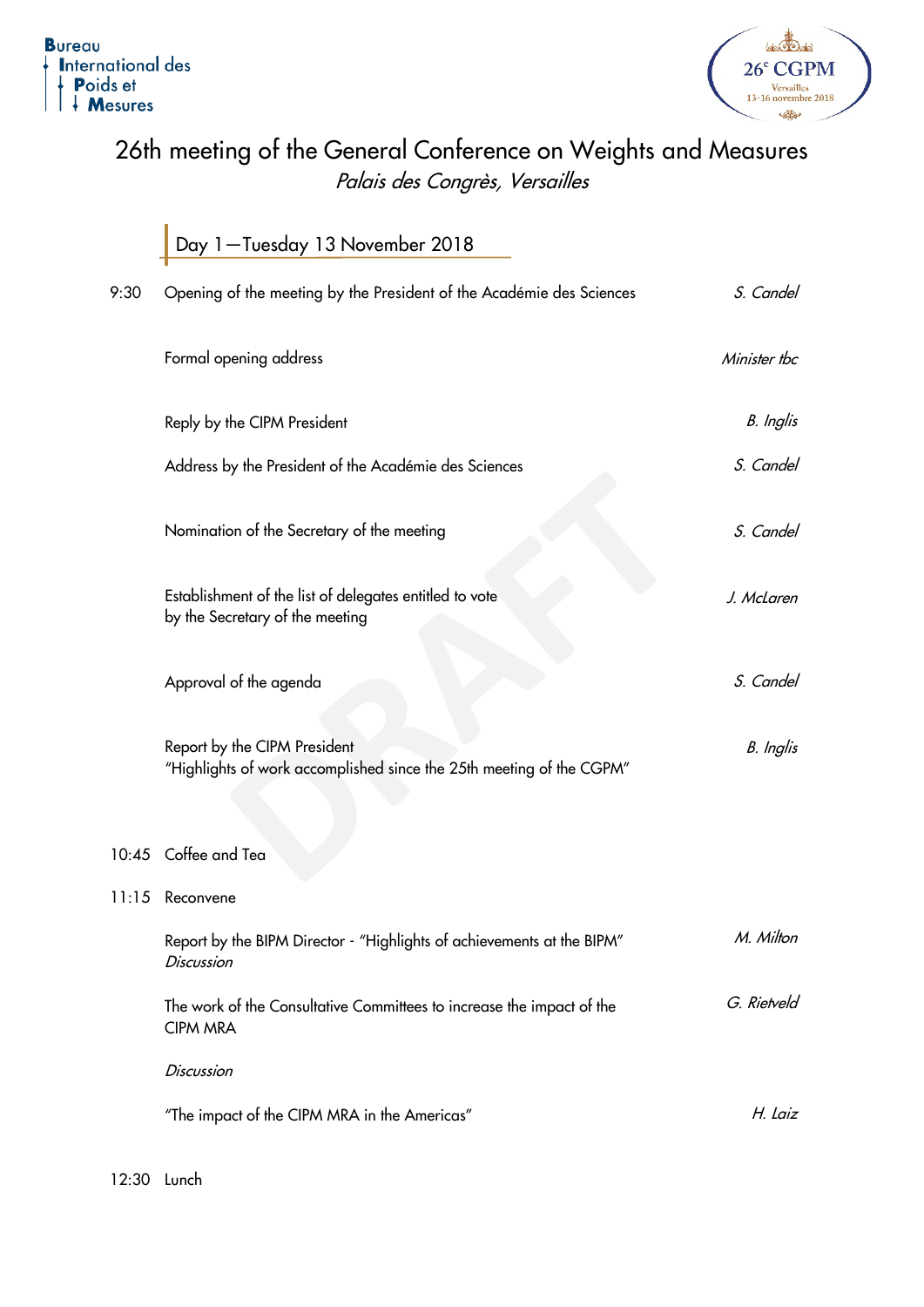|       | "The importance of measurement for international standards"                                                          | S. Mujica<br>ISO                            |
|-------|----------------------------------------------------------------------------------------------------------------------|---------------------------------------------|
|       | "Quality infrastructure as a tool for economic development"                                                          | A. Mikhnev<br><b>World Bank</b>             |
|       | "The role of accreditation in disseminating metrological traceability"                                               | M. Malmqvist<br>Nilsson                     |
|       | Discussion                                                                                                           | <b>ILAC</b>                                 |
|       | 14:55 Coffee and Tea                                                                                                 |                                             |
| 15:25 | Reconvene                                                                                                            |                                             |
|       | "On the importance of a referenced timescale for metrology"<br>Discussion                                            | N. Dimarcq<br><b>LNE-SYRTE</b>              |
|       | Report by the President of the CCTF                                                                                  |                                             |
|       |                                                                                                                      | L. Érard                                    |
|       | Introduction of the text for Draft Resolution B                                                                      | L. Érard                                    |
|       | Report by the President of the CCL                                                                                   | I. Castelazo                                |
|       | Discussion                                                                                                           |                                             |
|       | Nomination of members for the Working Group on the BIPM Dotation                                                     | J. McLaren                                  |
|       | 16:50 Closure of the session                                                                                         |                                             |
| 18:00 | Visit and reception at the French Académie des Sciences<br>(departure from the Palais des Congrès by coach at 17:00) |                                             |
|       | Day 2-Wednesday 14 November 2018                                                                                     |                                             |
| 9:00  | Opening of the second day                                                                                            |                                             |
|       | "Metrology and QI in support of the sustainable development goals"                                                   | B. Calzadilla-<br>Sarmiento<br><b>UNIDO</b> |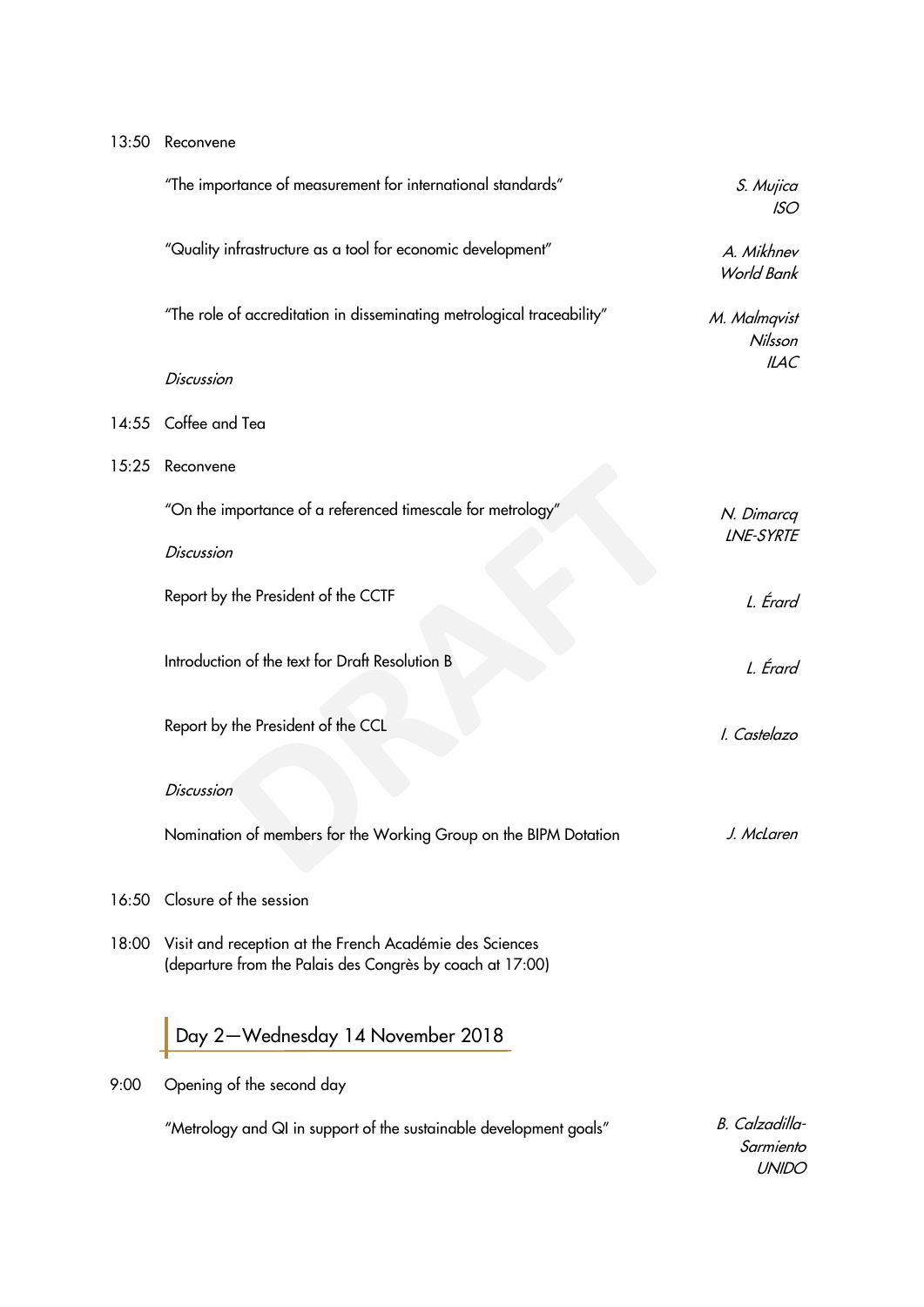|       | "Building capacity in metrology: applications to food and feed"                                                                  | X. Fang<br><b>NIM</b>        |
|-------|----------------------------------------------------------------------------------------------------------------------------------|------------------------------|
|       | "Partnership in capacity building with the BIPM"                                                                                 | M. Cetintas<br><b>UME</b>    |
|       | Discussion                                                                                                                       |                              |
|       | "Supporting the development of metrology in Africa"                                                                              | D. Moturi<br><b>AFRIMETS</b> |
|       | 10:25 Coffee and Tea                                                                                                             |                              |
| 10:55 | Reconvene                                                                                                                        |                              |
|       | A long-term strategy for the BIPM                                                                                                | T. Usuda                     |
|       | Introduction of the text of Draft Resolution C                                                                                   |                              |
|       | Work Programme of the BIPM proposed for the years 2020-2023                                                                      | M. Milton                    |
|       | Proposal for the Dotation of the BIPM for 2020-2023 (Draft Resolution D)                                                         | M. Sené                      |
|       | Discussion                                                                                                                       |                              |
| 12:25 | Lunch                                                                                                                            |                              |
| 13:45 | Reconvene                                                                                                                        |                              |
|       | Addressing Member States in arrears                                                                                              | <b>CIPM Secretary</b>        |
|       | Discussion                                                                                                                       |                              |
|       | Introduction of the text for Draft Resolution E                                                                                  | <b>CIPM President</b>        |
|       | Discussion                                                                                                                       |                              |
|       | The Pension and Provident Fund of the BIPM                                                                                       | L. Érard                     |
|       | 15:05 Coffee and Tea                                                                                                             |                              |
|       | 15:35 Meeting of the Working Group on the BIPM Dotation                                                                          |                              |
| 18:30 | Visit to the exhibit and reception at the Musée des Arts et Métiers<br>(departure from the Palais des Congrès by coach at 17:00) |                              |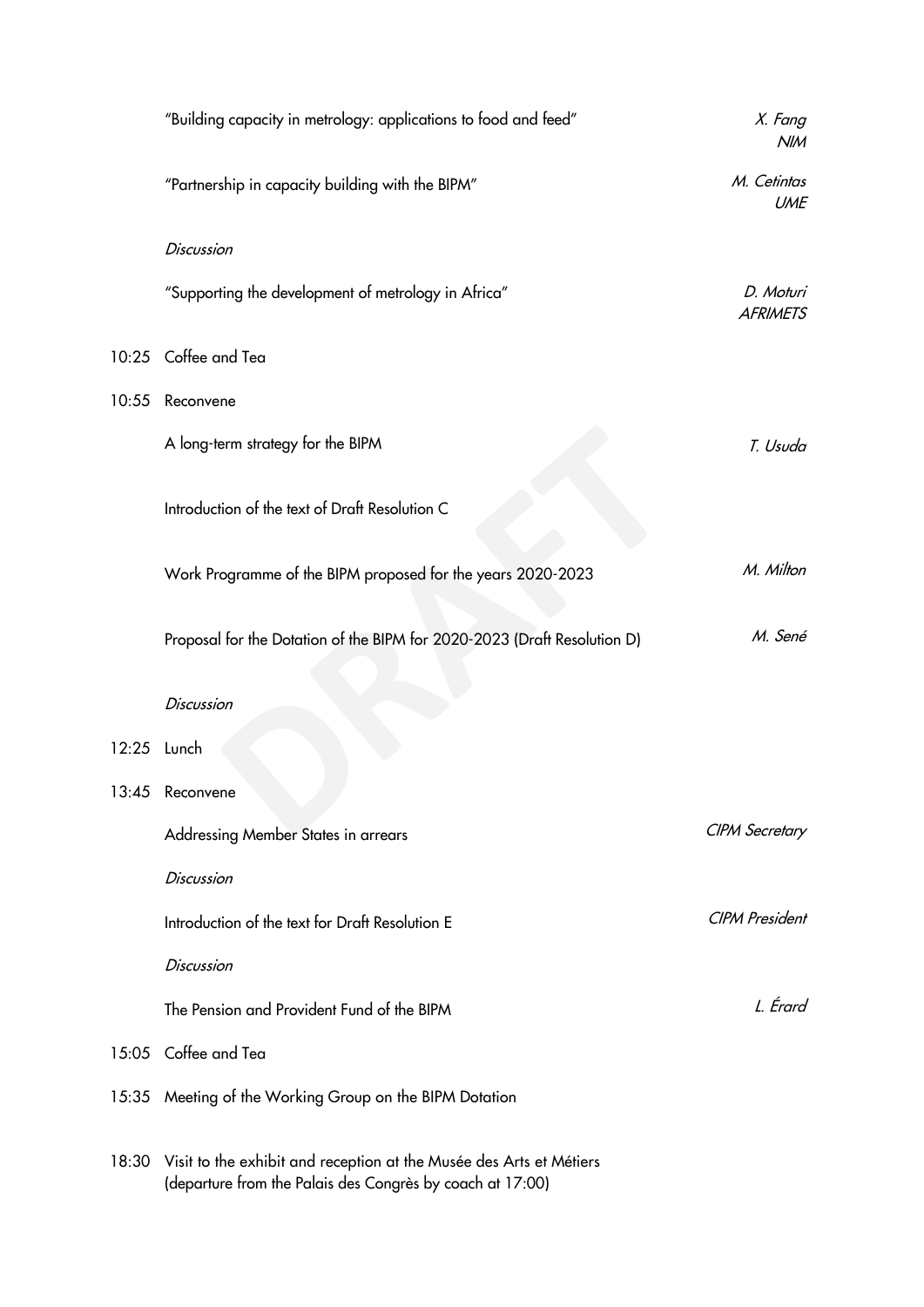| 9:00  | Opening of the third day                                                                                                   |                                                |
|-------|----------------------------------------------------------------------------------------------------------------------------|------------------------------------------------|
|       | Interim report of the Working Group on the BIPM Dotation                                                                   | B. Inglis                                      |
|       | "New frontiers for metrology in biology"                                                                                   | M. Salit<br>Stanford/NIST                      |
|       | "Measuring isotopes accurately for a safer, healthier and sustainable<br>world"                                            | M. Groening<br><b>IAEA</b>                     |
|       | "Traceability in laboratory medicine: a driver of accurate results<br>for patients"                                        | G. Beastall<br><b>IFCC</b> and<br><b>JCTLM</b> |
|       | Discussion                                                                                                                 |                                                |
|       | 10:45 Coffee and Tea                                                                                                       |                                                |
| 11:15 | Reconvene                                                                                                                  |                                                |
|       | Report by the President of the CCQM                                                                                        | W. May                                         |
|       | "Metrology to support innovation in molecular radiotherapy"                                                                | G. Flux                                        |
|       | Report by the President of the CCRI                                                                                        | W. Louw                                        |
|       | Discussion                                                                                                                 |                                                |
|       | 12:30 Lunch (with a poster session)                                                                                        |                                                |
|       | 14:00 Reconvene                                                                                                            |                                                |
|       | "Standards and measurement science for the seismic, hydroacoustic,<br>infrasound and radionuclide monitoring technologies" | J. Marty<br><b>CTBTO</b>                       |
|       | Report by the President of the CCAUV                                                                                       | T. Usuda                                       |
|       | Discussion                                                                                                                 |                                                |
|       | "Developing a common vision for scientific and legal metrology:<br>the OIML perspective"                                   | R. Schwartz<br><b>CIML</b> President           |

15:30 Coffee and Tea